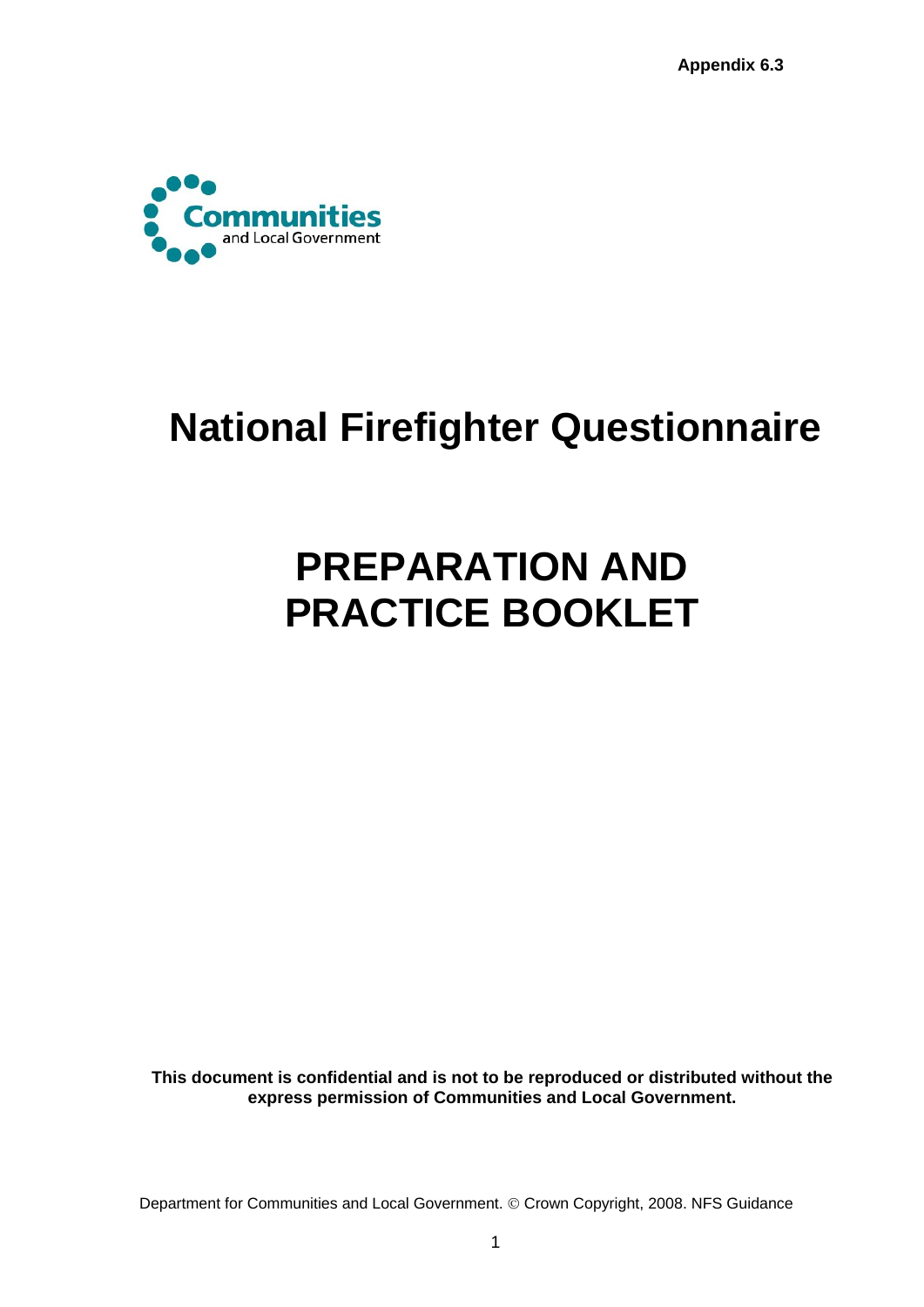## **Section One: Introduction**

### **About this booklet**

This booklet has been developed to help you prepare for the National Firefighter Questionnaire (NFQ) which is part of our selection process for Firefighters. The booklet is divided into the following sections:

- **Introduction** this section introduces the NFQ and provides you with a brief description of what it is.
- **Preparing for the NFQ** this section provides you with some general advice on preparing to take the NFQ.
- **Frequently asked Questions** this section provides you with answers to some of the frequently asked questions regarding the NFQ
- **Practice Questions** this section contains the instructions and some practice questions for the questionnaire.

The practice questions have been provided solely for you to familiarise yourself with the style of the NFQ questions. Answers to these questions have not been provided.

We strongly recommend you set aside some time to read through this booklet and answer the practice questions prior to your assessment day.

#### **The National Firefighter Questionnaire (NFQ)**

The National Firefighter Questionnaire (NFQ) is being used as it provides objective, fair and relevant information on the key skills, attributes and personal qualities needed to become a successful Firefighter. The NFQ has been fully trialled and tested and your performance will be compared to a large comparison group of Firefighter applicants.

You will be given full instructions on how to complete the NFQ before you complete it. To help you prepare, the 'Practice Questions' section of this booklet shows the instructions. An Administrator will also be present during your assessment and will guide you at each stage of the process. The NFQ includes some example questions which you will have an opportunity to complete on the day to check that you have understood the instructions.

The NFQ explores several of the Firefighter personal qualities and attributes (PQAs). There is no time limit for completion of this questionnaire, but most people complete it in around 40 minutes. You will be presented with a series of statements, such as "I am only ever satisfied by excellent results" and asked to indicate how much you agree with that statement, by the use of a five point scale that ranges from 'Strongly Disagree' to 'Strongly Agree'.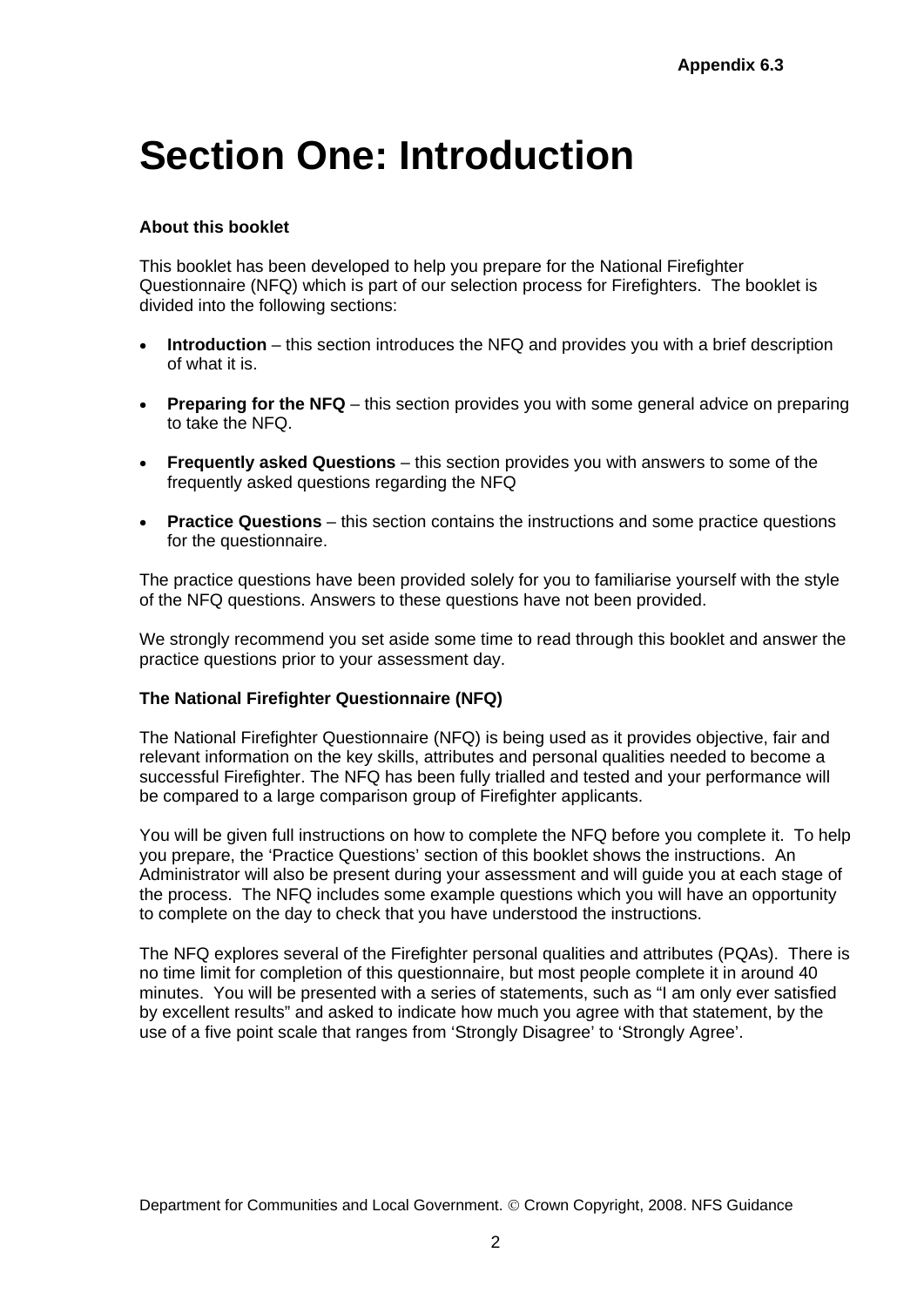# **Section Two: Preparing for the NFQ**

There are several things you can do to help you prepare to take the NFQ. We suggest you set aside some time to undertake the preparation described below.

### **General Preparation**

Ensure that you are comfortable with the administrative arrangements that have been made for the assessment session and if not, raise any concerns with [contact name, address and telephone number]

In particular, check that you know:

- The date, time and location of the assessment session (these will be listed in your invitation letter); and
- The time it will take for you to get to the venue and the travel arrangements you need to make.

If you have any special requirements, please ensure that you have informed [contact name, contact details and telephone number] in plenty of time prior to the event (e.g. for dyslexia).

#### **Complete the practice questions**

In the latter section of this booklet there are practice questions for the NFQ. These are examples of the sort of questions that you will be asked. They will give you a realistic preview of what you will encounter during the actual NFQ.

Remember:

- These questions are for practice only they are not the questions you will be asked during the real NFQ.
- Have a go at each practice question this will help you become familiar with the process and format of the questions.
- You may try them as often as you like.
- Your 'results' will not be collected or used by anyone they are for your information only.

#### **The day before**

- Try not to dwell on the NFQ or become anxious about it stay relaxed and keep yourself occupied.
- Remind yourself of the time and location of the assessment session.
- Get plenty of rest and get a good night's sleep.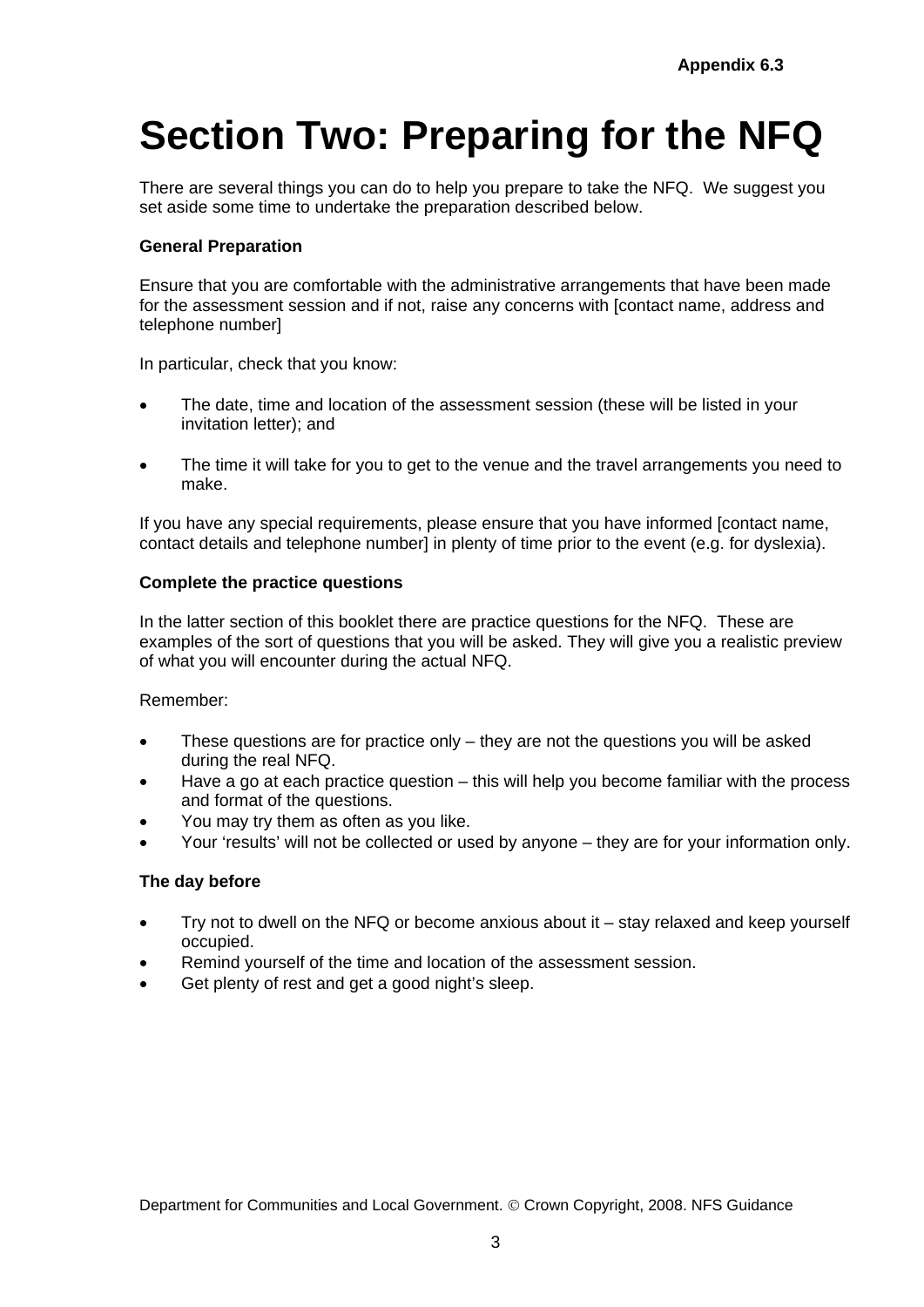## **On the day**

- Allow plenty of time to get to the test venue try to arrive at least 10 minutes early, as you will not be allowed to enter the test room if you arrive once testing has started.
- You do not need to bring paper, pencils, or any other equipment as everything you need will be provided for you.
- Remember to wear your reading glasses or hearing aid if you normally use them.
- If you suffer from back complaints, you may like to bring a cushion with you, as you will be sitting still for a fairly long period of time.
- Wear comfortable and non-restrictive clothing.
- Do not drink alcohol or take any strong medication prior to the assessment session.
- Make sure that you are physically comfortable before the assessment session starts (e.g. visit the toilet, have a drink of water, make sure that you have eaten something etc.).

### **During the testing session**

- The session will run for about three hours in total. The NFQ is one of the assessments you will sit during the testing session and NFQ itself is likely to take you around 40 minutes to complete. The other assessments are the National Firefighter Ability Tests. There is a separate Practice Booklet for these assessments.
- You will be provided with breaks between the assessments.
- Ensure that you can see and hear the Administrator comfortably and if not, tell him/her.
- Inform the Administrator of anything personally significant, for example if you feel ill, are dizzy or have any concerns before or during the test session.
- Listen carefully to the Administrator as he/she explains the assessment procedure.
- Any instructions you need will be given by the Administrator.
- Do not proceed until you have been instructed to do so, and you are clear about what you are doing.
- At the start of the session you will be given some example questions. Follow the instructions for these as they will be good practice for the assessment itself.
- If you are having trouble with the example questions, ask the Administrator for help ensure that you understand what he/she says as you will not be able to ask for help once the actual assessment begins.
- If at any time you are unsure about what you should be doing before the assessment begins, ask!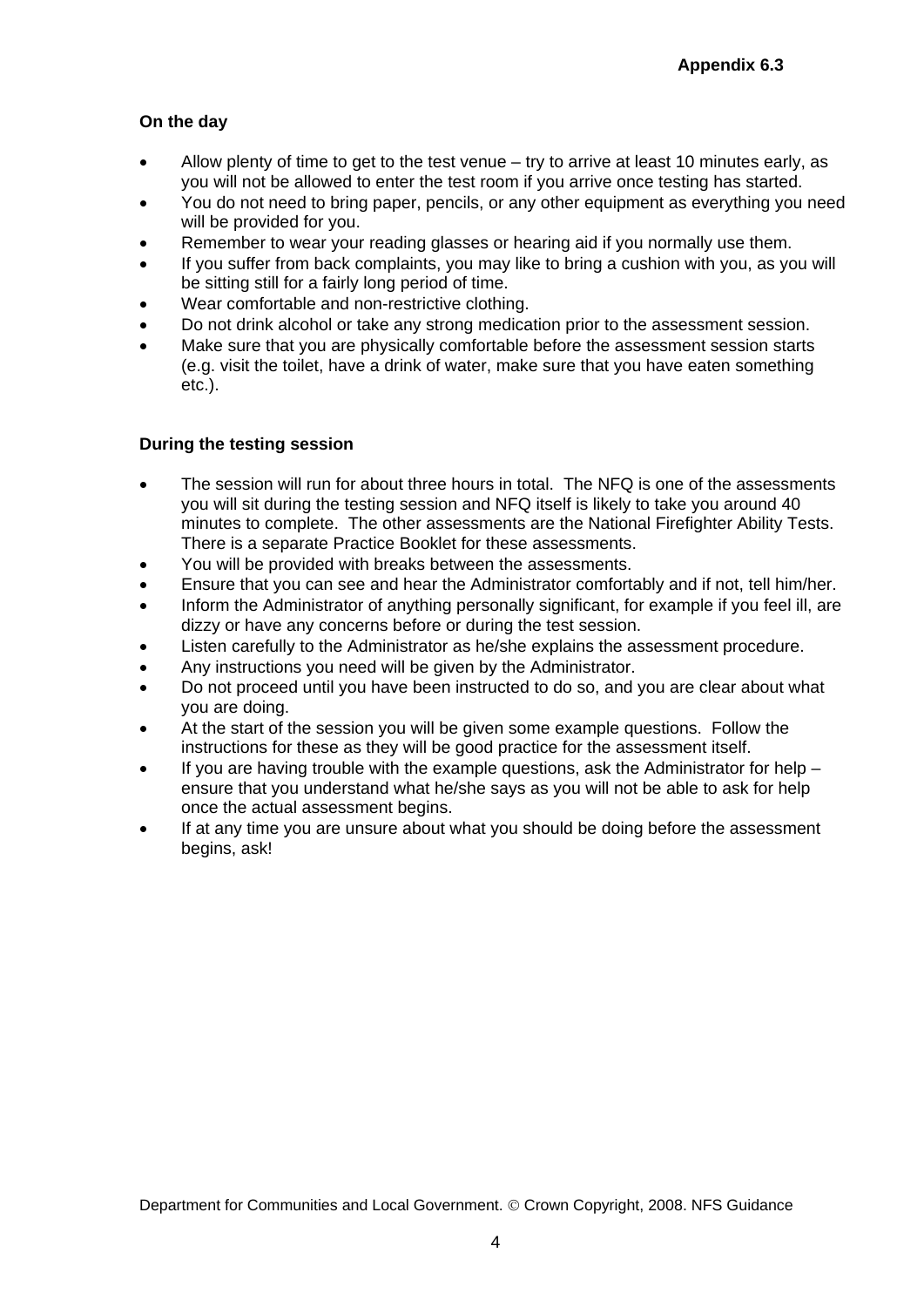## **Section Three: Frequently asked questions**

Some of the most frequently asked questions about the NFQ and their answers are given below.

## **Q: What will happen at the event?**

A: On arrival at the assessment venue, you will be greeted by the Administrator. You will be at the event session with a group of people, although during the NFQ you will be working on your own. For the NFQ, you will be seated at a table or desk. You will be provided with blank paper and a pencil, which you can use if you wish to.

 The Administrator will explain the procedure for the NFQ. The Administrator will read standardised instructions to you for the NFQ. These may sound very 'formal' but need to be read the same way at each session to ensure fairness for all candidates.

 Following the example questions, the Administrator will announce the start of the NFQ itself.

 Once the NFQ begins, you will not be able to talk, ask for help or leave the room. Therefore, ensure that you fully understand the process, are physically comfortable and have asked any questions you need to before the NFQ begins.

## **Q: Who will administer the NFQ?**

A: Only fully trained people are allowed to administer the NFQ. Your Administrator will have completed this training.

## **Q: How is the NFQ scored?**

A: The NFQ has been designed to measure several of the personal qualities and attributes (PQAs) required to be a Firefighter. Different questions measure different PQAs. Your responses to the questions will be scored and grouped according to the PQAs, and you will receive feedback against those PQA areas.

## **Q: Will I get feedback on my results?**

A: Yes. Following your test session you will receive a letter informing you of whether you have been successful at this stage of the process or not. Regardless of whether you have been accepted onto the next stage of the process you will also receive written feedback. This will explain what the NFQ was measuring, provide you with an indication of how you performed and what this means in terms of your strengths and potential areas for development.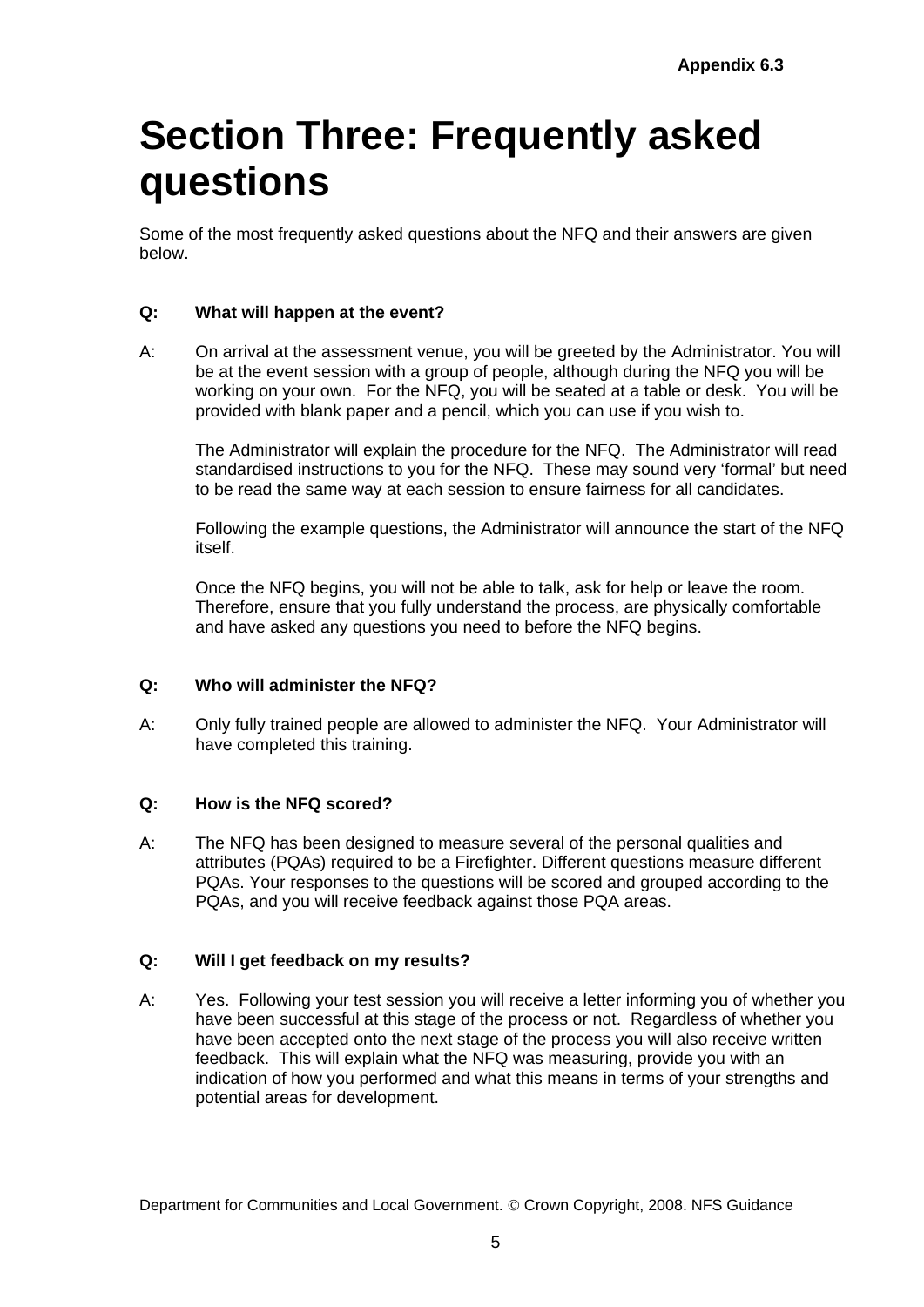### **Q: Can I discuss my results with someone?**

A: The written feedback will be very comprehensive and should not require further elaboration. However, if you have any questions or concerns about your results, you may put these in writing.

#### **Q: Who will see my results?**

A: Your results will be seen only by those people directly involved in firefighter selection or in quality assuring the selection process and will not be released to any other party at any time. They will be stored on computer in accordance with the Data Protection Act.

#### **Q: Can I try again if I do badly on the NFQ?**

A: No, although you will be free to re-apply to a FRS in three months if it is accepting applications. Your performance next time will be treated as a 'clean slate' – i.e. your results from this occasion will be ignored.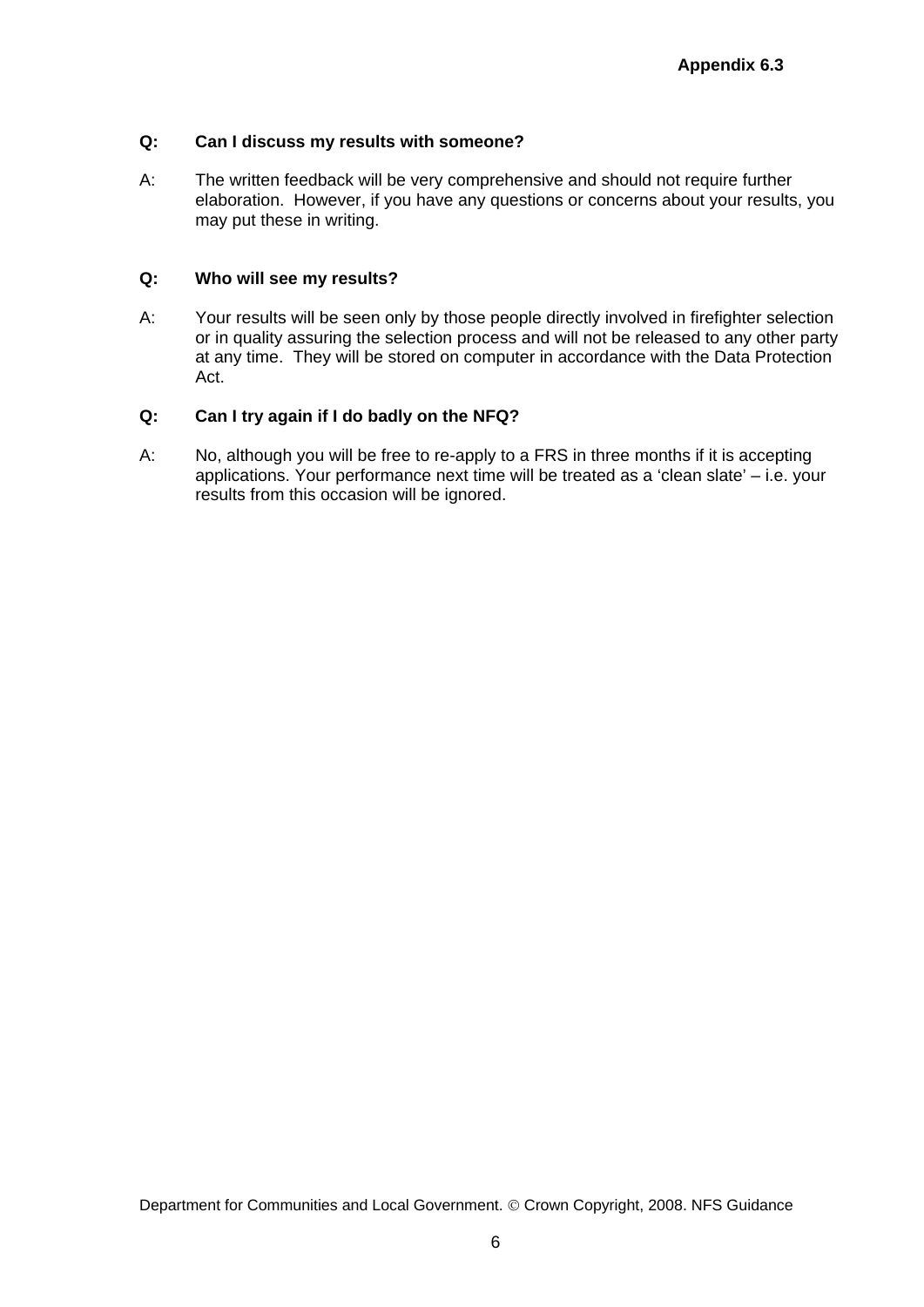## **Section Four: Practice questions**

This section contains the instructions and practice questions for the NFQ. The instructions are shown as they will actually be presented to you. The practice questions are realistic examples of the sorts of questions you will be asked. They have been provided for you to familiarise yourself with the style of NFQ questions.

The NFQ is designed to provide information about your personal style and behaviour. Your responses to the questionnaire will be considered alongside other information from the selection process to help us decide if you are suited to becoming a Firefighter.

Each question in the questionnaire consists of a statement together with a rating scale on the accompanying answer sheet. You are asked to decide how strongly you agree or disagree with each statement by filling the entire circle that corresponds to your answer pressing down hard on the paper to make as dark a mark as possible.

- **a** if you strongly disagree with a statement;
- **b** if you disagree;
- **c** if you neither agree nor disagree;
- **d** if you agree; or
- **e** if you strongly agree. Look at the example below.

**E1. I try to check that I have completed tasks properly** 



In the example, the person has **strongly agreed** with the statement "I try to check that I have completed tasks properly"

If you make a mistake or change your mind and decide on another option please erase the mistake and fill the circle that corresponds to your revised answer.

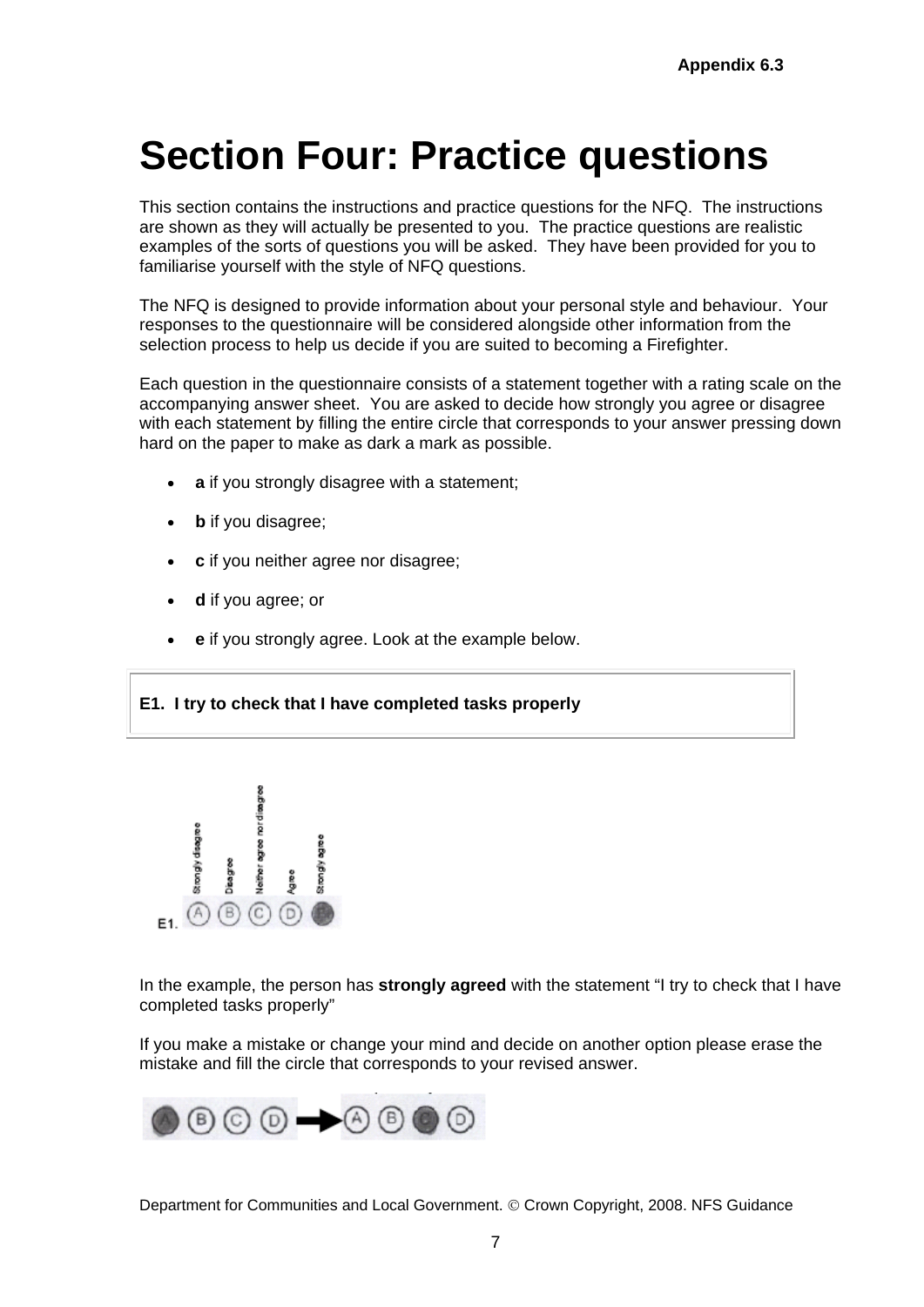Please remember the following when you are completing the questionnaire: You should answer the questions honestly and give the response that describes you best.

- Answer the questions in order and make sure you don't miss any out.
- Don't spend too long thinking about any one question give the response that feels natural to you.
- When answering the questions you should try not to use the middle circle 'c' unless you have to.